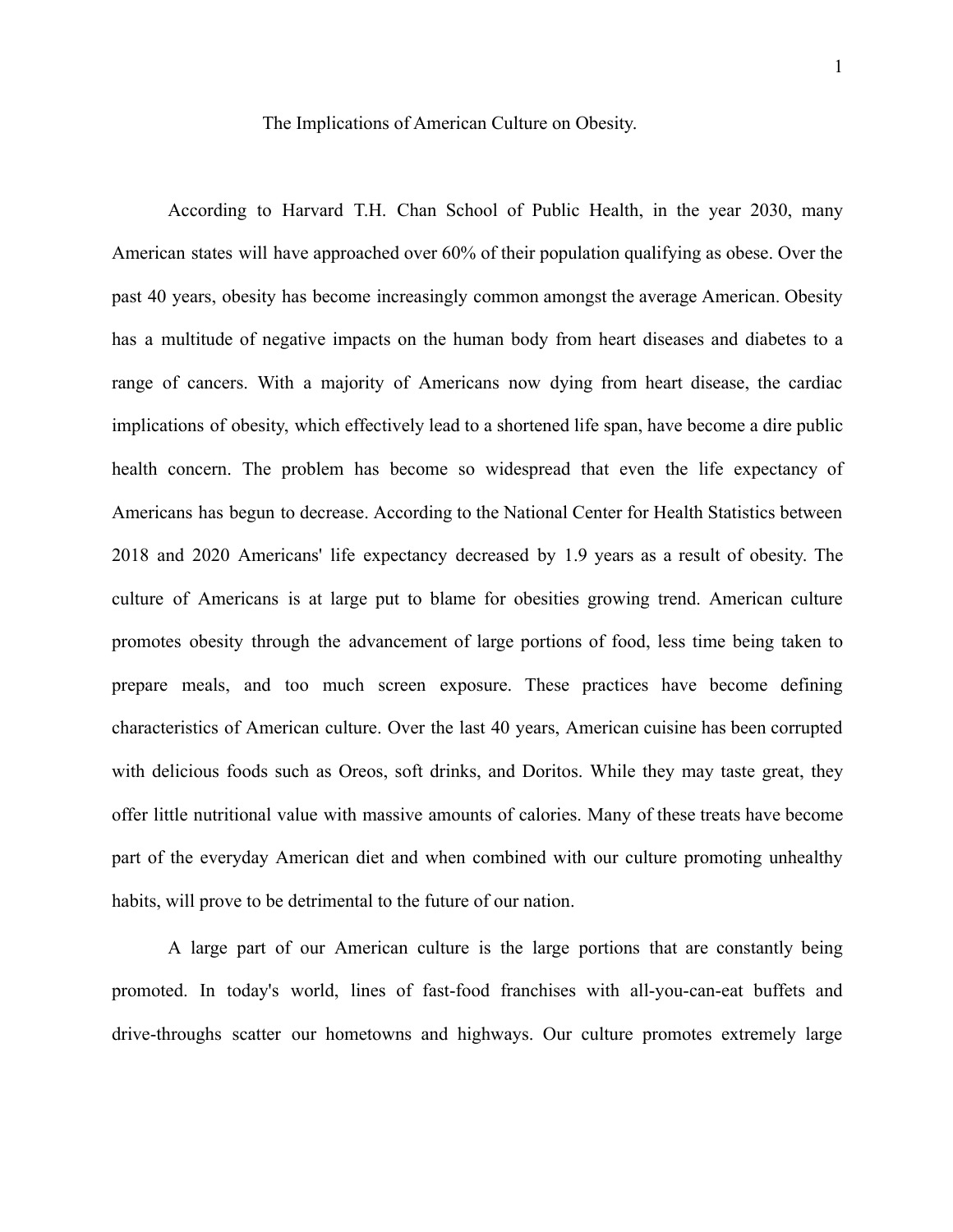be consuming in the caloric total of one day. The 2015-2020 Dietary Guidelines for Americans recommend eating only 2000- 2500 calories per day for an average American. One of the fastest-growing fast-food chains in the south, Whataburger, offers a double meat cheeseburger that is almost 900 calories alone. When coupled with french fries and a large soda, the meal can exceed 1570 calories. The cheeseburger treat now accounts for over ¾ of the number of calories a female should be consuming daily, meaning the other meals will be largely converted to fat. "Value meals" or large quantities of food for a cheap price are abundant in food outlets all over the states. For example, 7-Eleven's Double Gulp which offers up to 64 ounces of soda (around 700 calories), and McDonald's making "super-size it" an option. Losing weight in this kind of environment would be extremely difficult. As put by Kelly Brownell, Ph.D., at APA's 2001 Annual Convention, "The problem isn't so much people's lack of self-control, '' he said. It's a "toxic food environment." According to a study by The American Journal of Clinical Nutrition, "Larger portions led to greater energy intake regardless of the serving method and subject characteristics. Portion size is a modifiable determinant of energy intake that should be addressed in connection with the prevention and treatment of obesity." Essentially, people will eat more if given more. Similar conclusions were drawn by the Contextual Influences on Eating Behaviors: Heuristic Processing and Dietary Choices in the US national library of medicine. They found that serving meals that aren't consistent in size with national dietary guidelines could promote obesity. They explain that the human body fails to let the consumer know when to stop consuming, meaning when served too large of a portion, people will tend to eat more than they should or rather as much as they think they are eating. These findings are concerning when combined with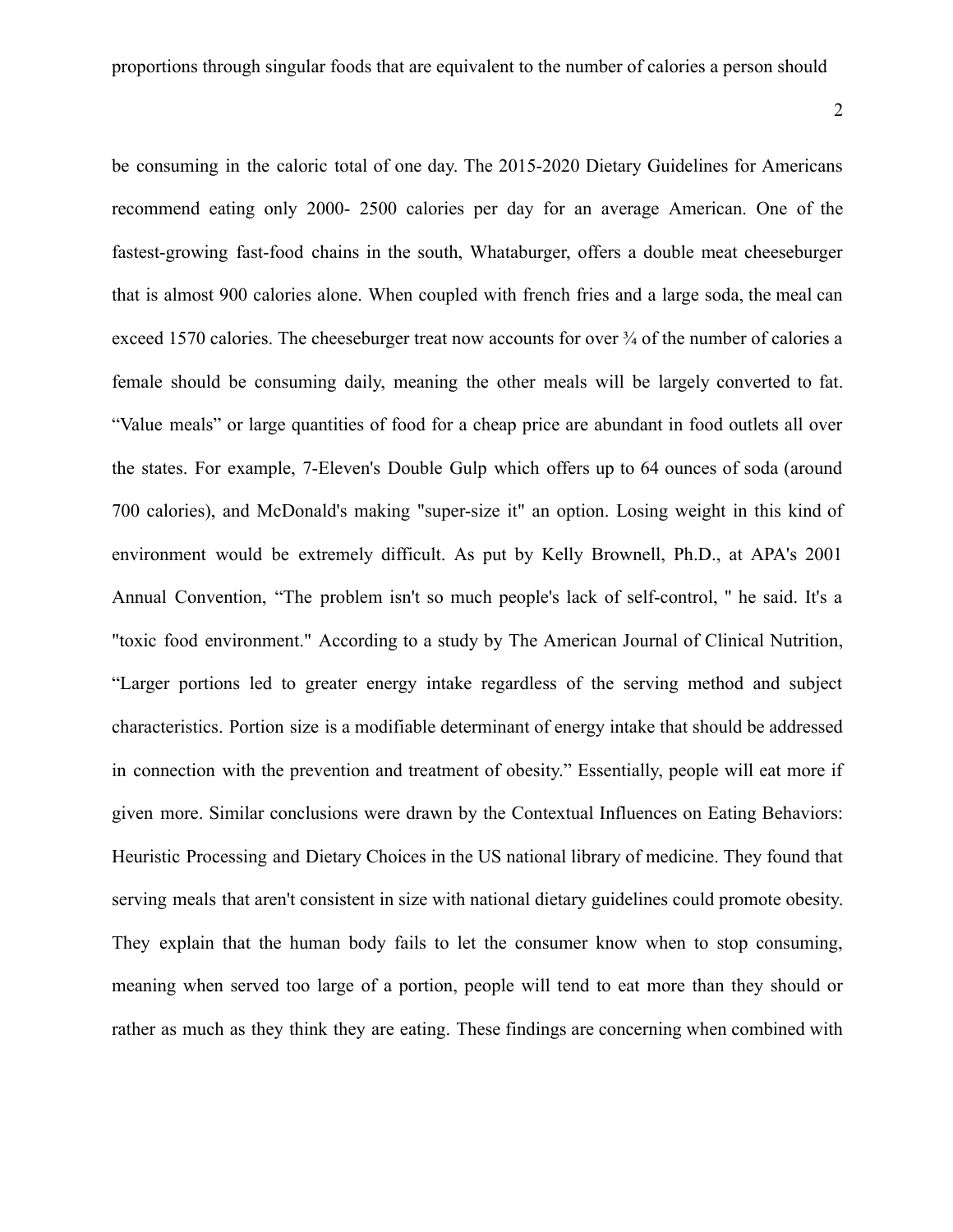3

Another cultural aspect that encourages obesity in America is meal prep time that is taken in the kitchen. Eating meals made fresh at home correlates with better dietary quality and lower adiposity (body fat). According to a study by Susanna Mills at the Institute of health & society at Newcastle University, "Eating home-cooked meals more frequently was associated with greater adherence to DASH and Mediterranean diets, greater fruit and vegetable intakes, and higher plasma vitamin C". She then further explains how people who eat home-cooked meals more than five times, compared with less than three times per week, consumed 62.3 g more fruit and 97.8 g more vegetables daily. Susanna states, "More frequent consumption of home-cooked meals was associated with a greater likelihood of having normal range BMI and normal percentage body fat." Another aspect in regards to the changing amount of time spent preparing meals has to do with two-income households in particular. In 1965, mothers would spend upwards of 2 hours cooking, however in today's America, the average person only spends 37 minutes preparing a meal. When both parents are now working busy schedules, finding time to prepare a nutritious meal can be exceedingly difficult. According to the Bureau of Labor Statistics, 76% of mothers with a child between the ages of 6 and 17 work outside the home, which would further explain the decreasing amount of time spent on meal prep. America's cultural change of spending less time on preparing meals is directly related to obesities rising, and the time spent is only continuing to decrease.

Screen time is also majorly correlated to obesity. According to DataReportal, the average American spends 7 hours and 11 minutes looking at a screen every day. The American ways of spending hours on end staring at screens have been directly linked to obesity. According to a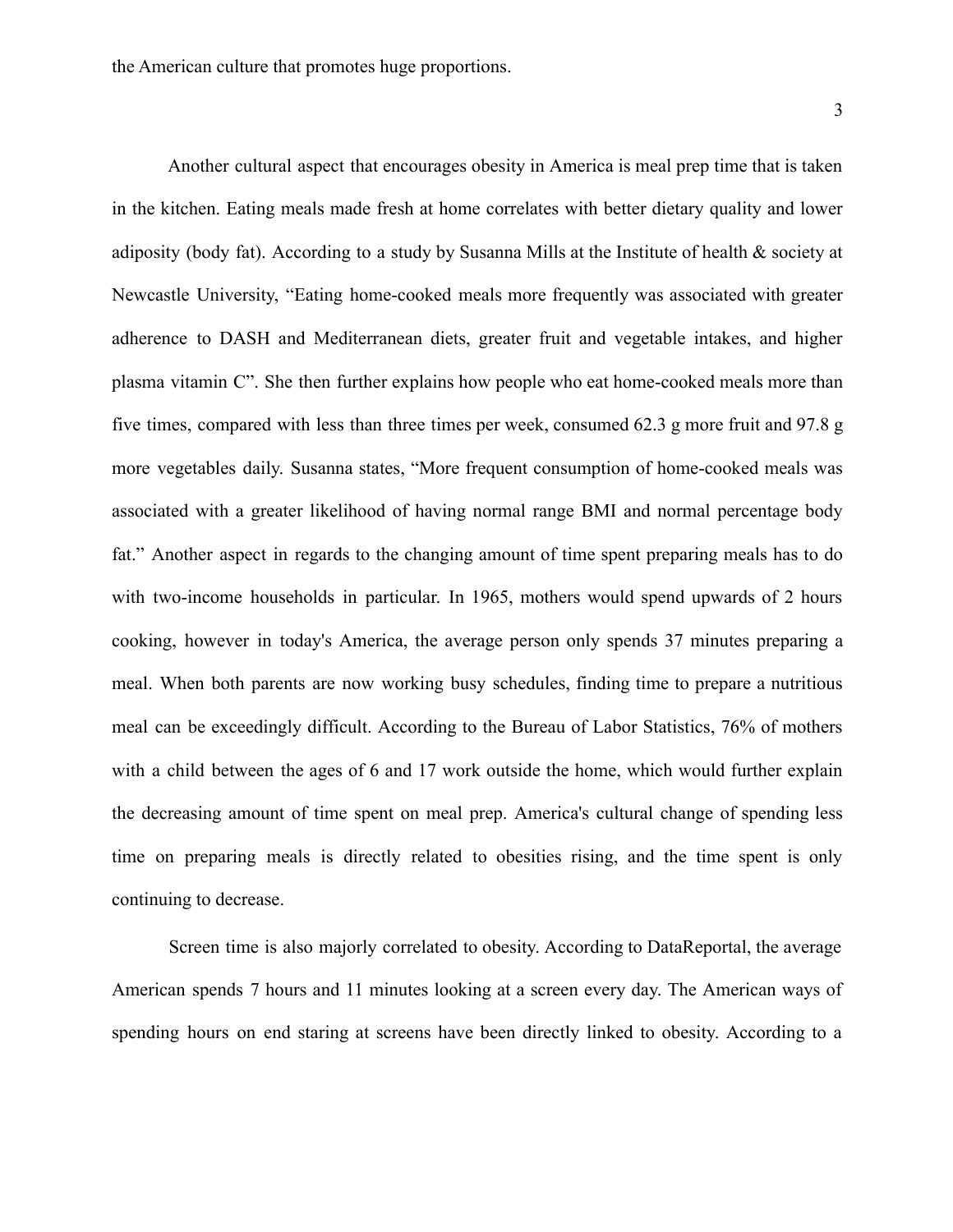study by Thomas N. Robinson, from the department of pediatrics at the University of Stanford, screen time motivates obesity through displacing physical activity, increasing energy intake from

4

eating while viewing and/or the effects of advertising, and reducing sleep. Thomas also explains how Adolescents who reported watching more television also reported eating a greater number of high-fat foods, fast food, drinking more soft drinks, and consuming fewer fruits and vegetables. While it may be hard to say screen time is the cause of America's obesity epidemic, the increased screen time, especially in children, is directly correlated to obesity and likely plays a substantial role in the promotion of the mechanisms of obesity. In a study led by Steven L. Gortmaker, Ph.D., The Archives of Pediatrics & Adolescent Medicine, a study of 746 children was put together to examine the relation between TV viewing and being overweight. The study estimated that 60% of the overweight children had excess television viewing time as the main culprit of their obesity. The relatively new ways of America's screentime lifestyle change will prove to be damaging to the present and future generations of our public.

In conclusion, obesity has become a rising problem in our nation. While many factors can be put to blame, a change in American culture plays a sure part in it. Through the "normalization," or advancement of mechanisms such as large portions, less time being taken to prepare meals, and too much screen exposure, our culture is having a detrimental impact on Americans' health through the promotion of obesity.

Word count: 1193

5

## Barbra J Rolls, Erin L Morris, Liane S Roe, "The American Journal of Clinical Nutrition" Oxford Academic, 01 December 2002, digital, Jan 22,2022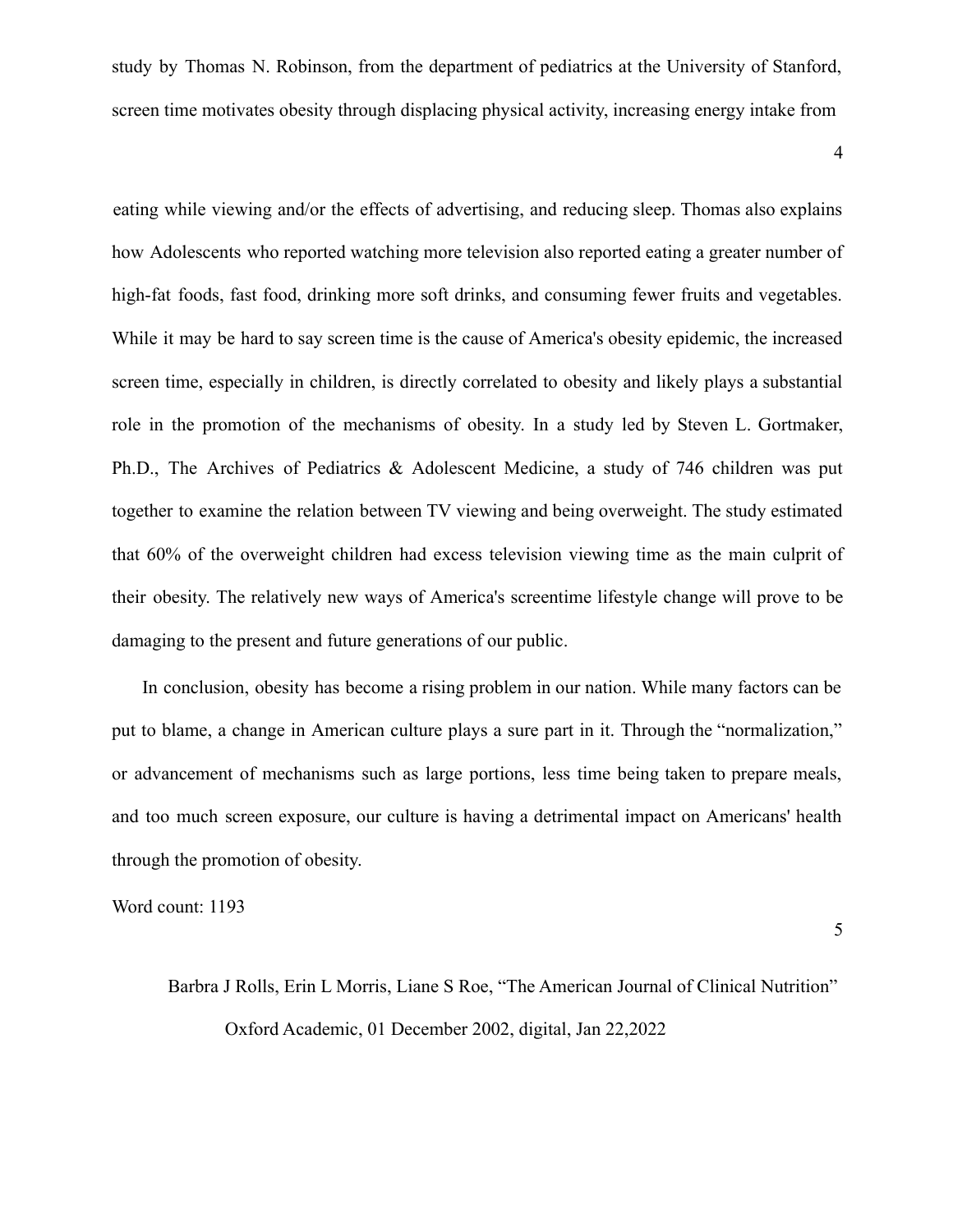Bridget Murray, "Fast-food culture serve up super-size Americans" American

Psychological association, December 2001, Digital, Jan 24, 2022

David M. Cutler, Edward L. Glaeser and Jesse M. Shapiro, "Why Have Americans Become –More Obese?" Journal of Economic Perspectives, 2003, book. Deborah A. Cohen, MD, MPH, Susan H. Babey. Contextual influences on Eating Behaviors: Heuristic Processing and Dietary Choices. US National Library of Medicine Nation institutes of Health. HHS Public Access. 2012 May 3. Web. Feb Kaitlin Sullican, "U.S. life expectancy decreased by an 'alarming' amount during pandemic", NBC news, NBC universal, June 23, 2021, digital, Jan 23, 2022 Nancy,"Changing the American Culture of Obesity" Connecticut childrens, December 21, 2020, digital, Jan 23, 2022

- Natalie, Yvette, How many calories should I eat a day? MedicalNewsToday, Healthline Media UK Ltd, Brighton, Uk, Feb 12, 2018, digital, Jan 24, 2022
- Nicole Rura, "Close to half of the U.S. population projected to have obesity by 2030", Harvard T.H. CHAN, School of Public Health, December 18, 2019, digital, Jan 23, 2022
- Rebecca Moody, "Screen Time Statistics: Average Screen Time in US vs. the rest of the world."

comparitech . June 8, 2021. Web. Feb 3

Susanna Mills, Heather Brown, Wendy Wrieden, Martin White, Jean Adams. "Frequency of eating home cooked meals and potential benefits for diet and health:

6

cross-sectional analysis of a population-based cohort study. PubMed.gov.